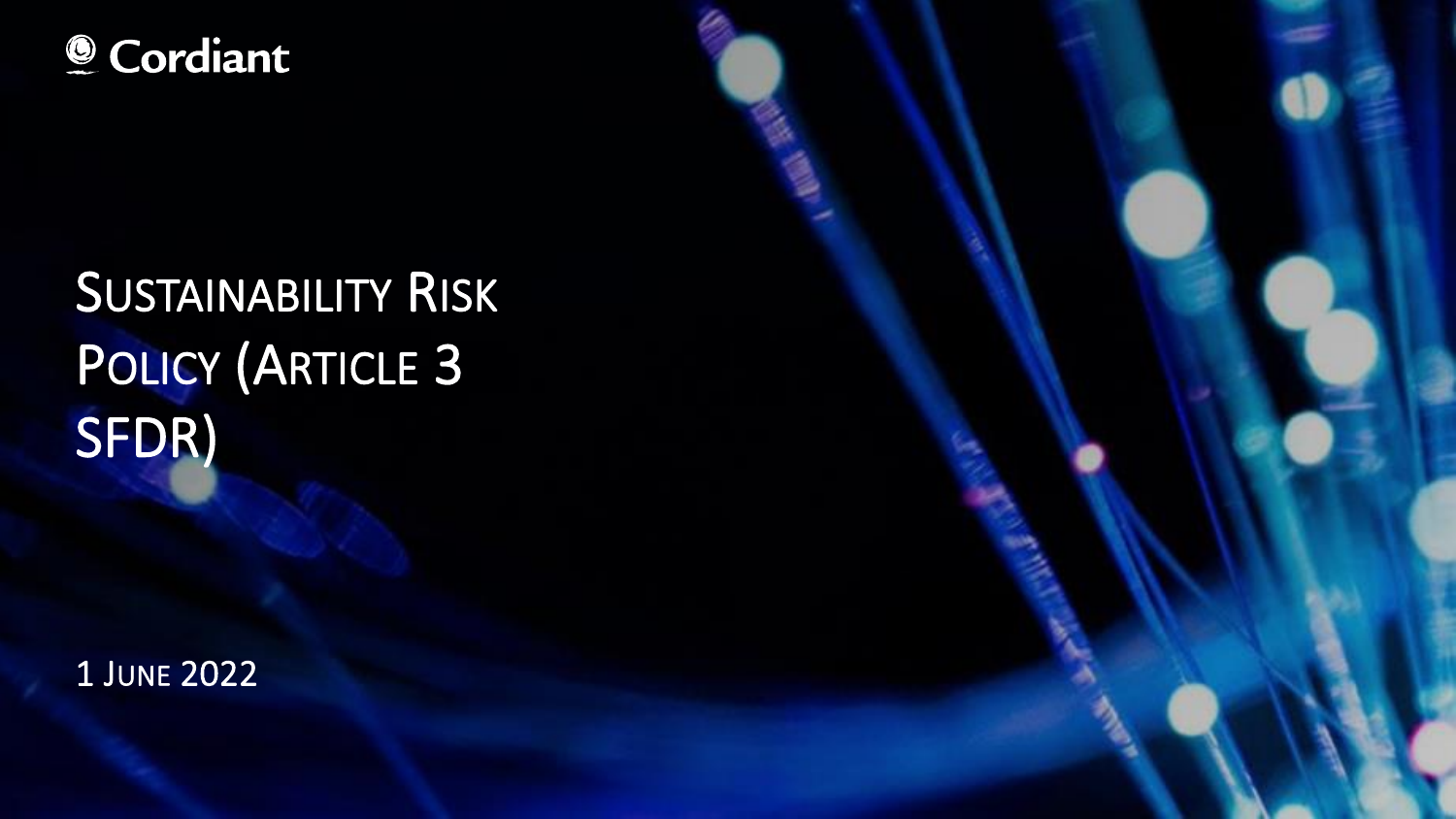### <sup>©</sup> Cordiant

This statement is consistent across The Cordiant Group, or 'Cordiant'. 'The Cordiant Group' or 'Cordiant' refers to Cordiant Capital Inc. (registered as a Portfolio Manager and an Exempt Market Dealer with the Autorité des Marchés Financiers, the Ontario Securities Commission and other Canadian regulators as well as a Registered Investment Advisor with the U.S. S.E.C. and as an Investment Fund Manager in Quebec and Ontario); Cordiant Luxembourg S.A. (regulated as an AIFM by the Commission de Surveillance du Secteur Financier of Luxembourg); Cordiant *Digital Infrastructure Management LLP as well as affiliated entities.*

#### Article 3 Transparency of sustainability risk policies statement

Sustainability risk is defined by Article 2(22) of Regulation (EU) 2019/2088 as "an environmental, social or governance event or condition that, if it occurs, could cause an actual or a potential material negative impact on the value of the investment".

This statement is a brief description of how The Cordiant Group integrates ESG and impact risks throughout the lifecycle of Cordiant's investment decision-making process. A central pillar of Cordiant's investment approach is the combination of sustainability and responsibility with attractive risk-adjusted returns within Cordiant's chosen investment sector. Cordiant merges traditional investment approaches with ESG analysis and impact Investing principals to consider both risk mitigation and positive ESG impacts on investment IRRs. Cordiant has a long-standing recognition that ESG risk mitigation and analysis has frequently been of significant financial relevance, recognising the need to identify, reduce and mitigate material risks posed by ESG factors, events and/or conditions. Full details of Cordiant's approach to responsible investment and the integration of ESG and impact analysis can be found in the respective entities' Responsible Investment Policies.

#### Sustainability Risk Integration - Dedicated ESG Risk Management Process

Cordiant seeks to use a dedicated ESG Risk Management Process to assist in the identification, management, and mitigation of ESG risks that may have a material impact on investee companies. The process will, where possible, be implemented as follows:

Phase 1: Identification of Applicable Environmental and Social Laws & Standards

Phase 2: ESG and Impact Risk Assessment and Categorisation

Phase 3: Environmental, Social and Governance Assessments (including the use of SASB Metrics)

Phase 4: Stewardship and Engagement with Investee Company

Phase 5: Development of ESG Action Plan 'ESGAP'

Phase 6: Monitoring and Reporting (using SASB Metrics)

Phase 7: Annual Review

Cordiant seeks to implement the ESG risk management process in order to ensure a comprehensive and consistent approach is implemented against ESG and impact risks.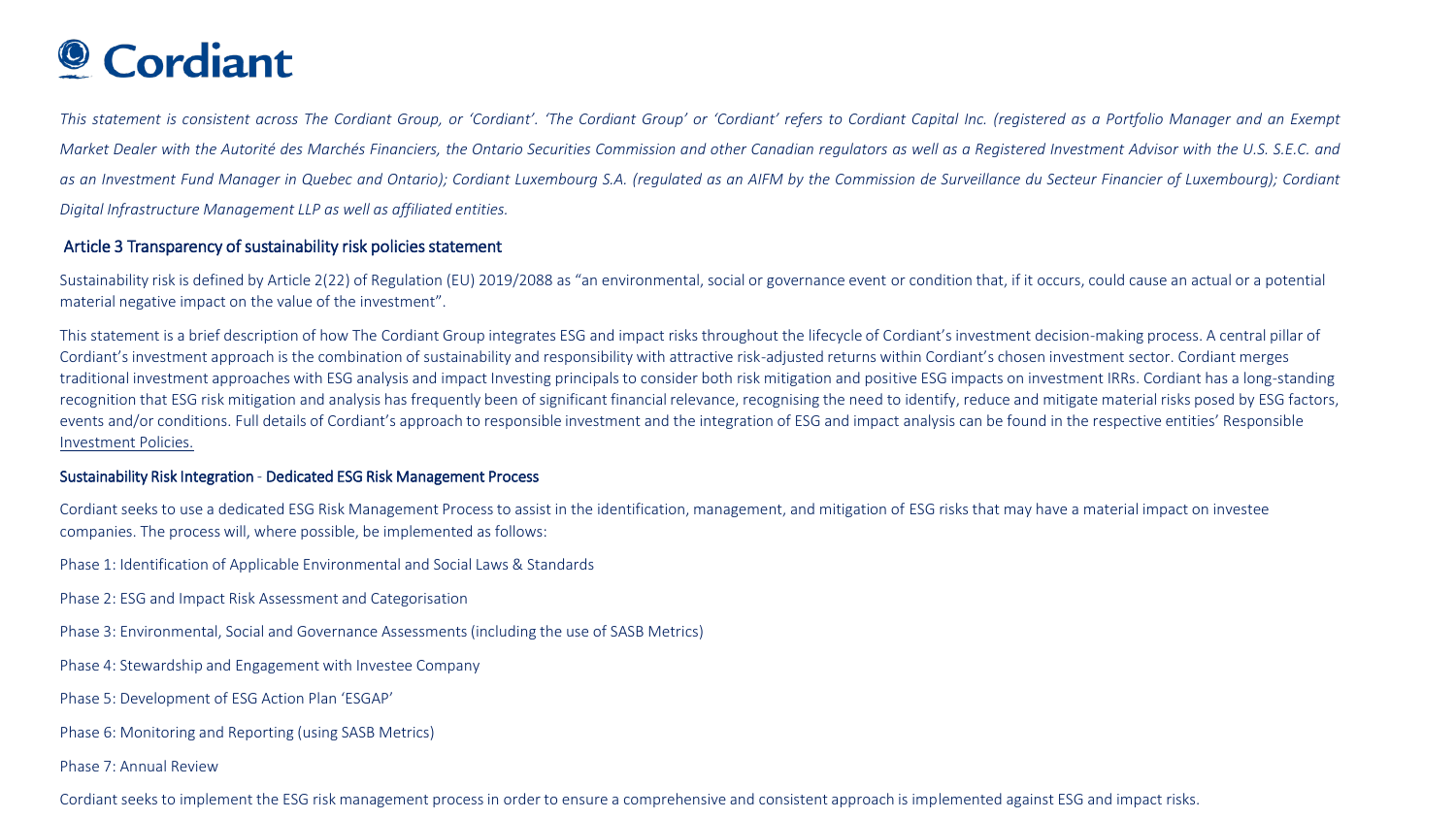### © Cordiant

## PRINCIPAL ADVERSE IMPACT ('PAI') STATEMENT (ARTICLE 4 SFDR)

1 JUNE 2022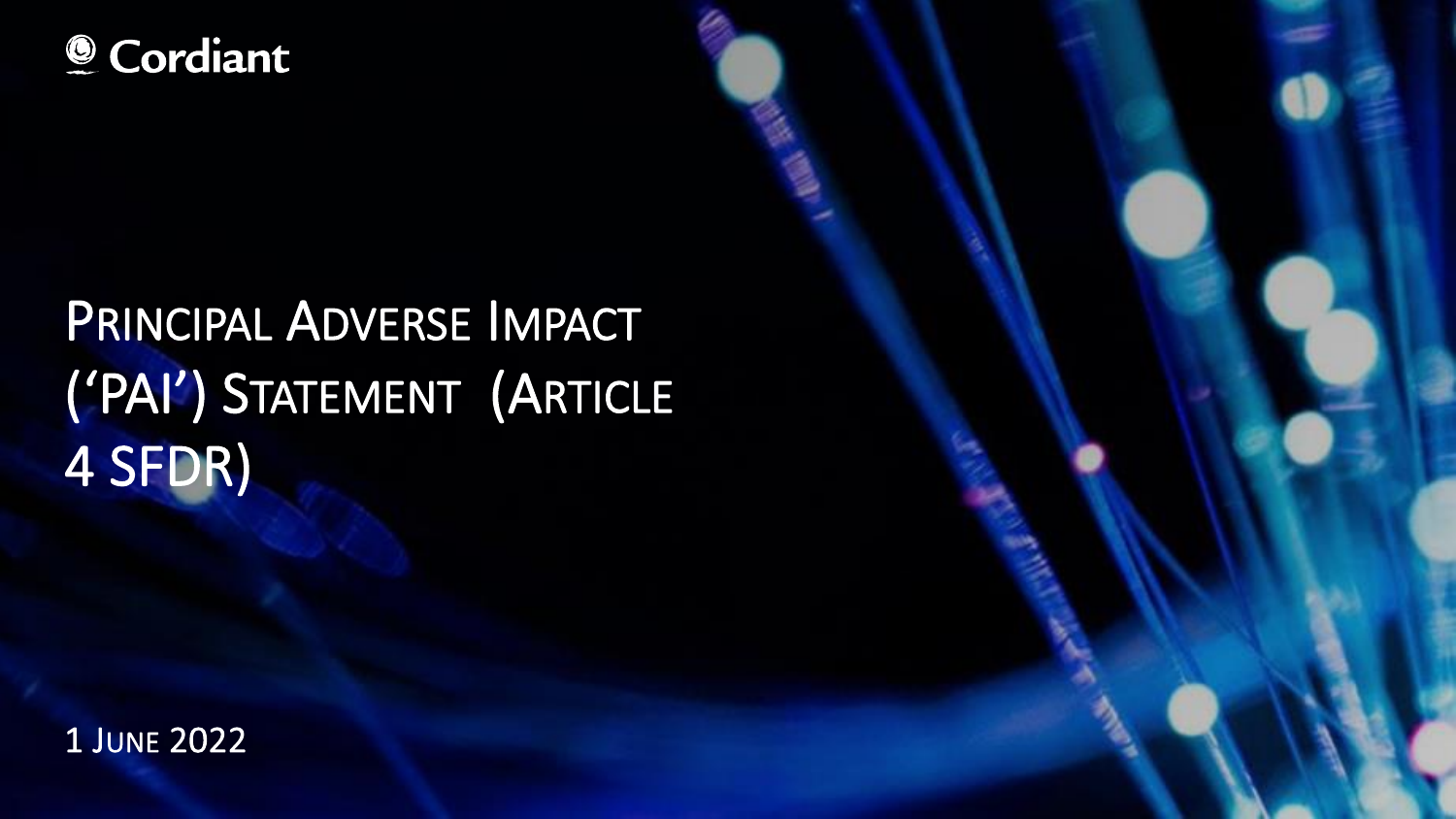### <sup>©</sup> Cordiant

The following is the principal adverse impact statement of the Cordiant Group or 'Cordiant'. 'The Cordiant Group' or 'Cordiant' refers to Cordiant Capital Inc. (registered as a Portfolio Manager and an Exempt Market Dealer with the Autorité des Marchés Financiers, the Ontario Securities Commission and other Canadian regulators as well as a Registered Investment Advisor with the U.S. S.E.C. and as an Investment Fund Manager in Quebec and Ontario); Cordiant Luxembourg S.A. (regulated as an AIFM by the Commission de Surveillance du Secteur Financier of Luxembourg); Cordiant Digital Infrastructure Management LLP as well as affiliated entities.

#### Article 4: Transparency of adverse sustainability impacts at entity level

Pursuant to Article 4 Transparency of adverse sustainability impacts at entity level of Regulation (EU) 2019/2088 of the European Parliament and of the Council of 27 November 2019 on sustainability-related disclosures in the financial services sector, herein ('SFDR'), Financial Market Participants ('FMP') are required to publish and maintain on their websites a statement disclosing whether the entity considers principal adverse impacts ('PAI') of investment decisions on sustainability factors. Where entities consider principal adverse impacts, the FMP is required to disclose further information in accordance with Regulatory Technical Standards ('RTS') complimentary to SFDR.

Sustainability factors are defined by Article 2(24) of Regulation (EU) 2019/2088 as 'environmental, social and employee matters, respect for human rights, anti-corruption and anti-bribery matters.' Cordiant therefore defines principal adverse impacts of investment decisions on sustainability factors as the most significant negative impacts to environmental, social and employee matters, respect for human rights, anti-corruption and anti-bribery matters arising from activities, events, or conditions from investment decisions.

While the Cordiant Group considers material sustainability factors in its investment decisions and aims to collect relevant data given the size and sectors of the company it invests in, at the release of this statement the Group does not consider principal adverse impacts as defined by the SFDR regulation. With the adoption of the Regulatory Technical Standard, Cordiant recognises that it might not currently be able to consider and report all applicable PAI indicators, with a challenge at present being the sourcing of reliable information directly from Cordiant's financial products' investees or borrowers. Therefore, Cordiant is currently in the process of working towards implementing processes and policies to ensure accurate reporting of indicators.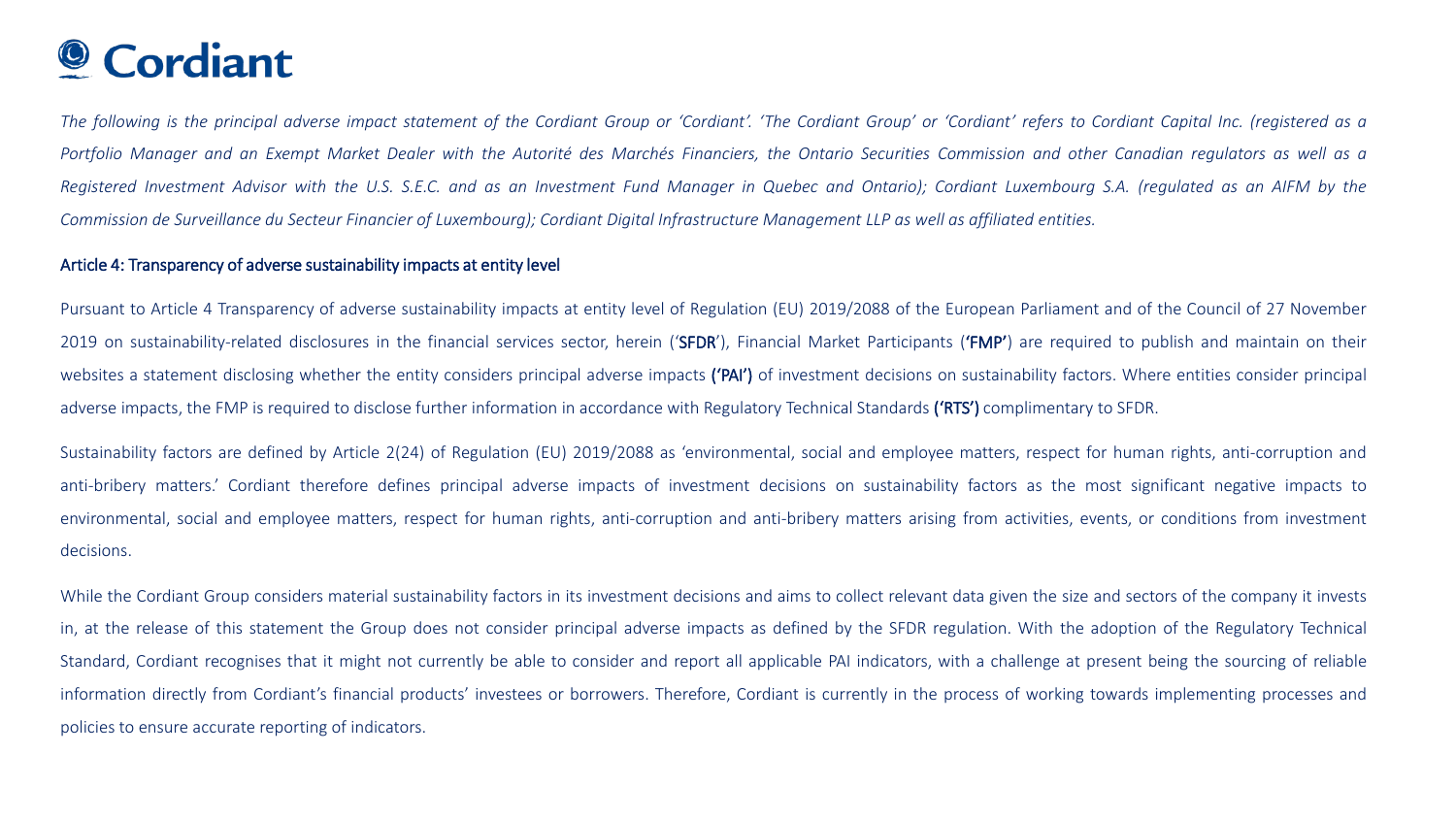### © Cordiant

## **REMUNERATION POLICY STATEMENT (ARTICLE 5** SFDR)

1 JUNE 2022